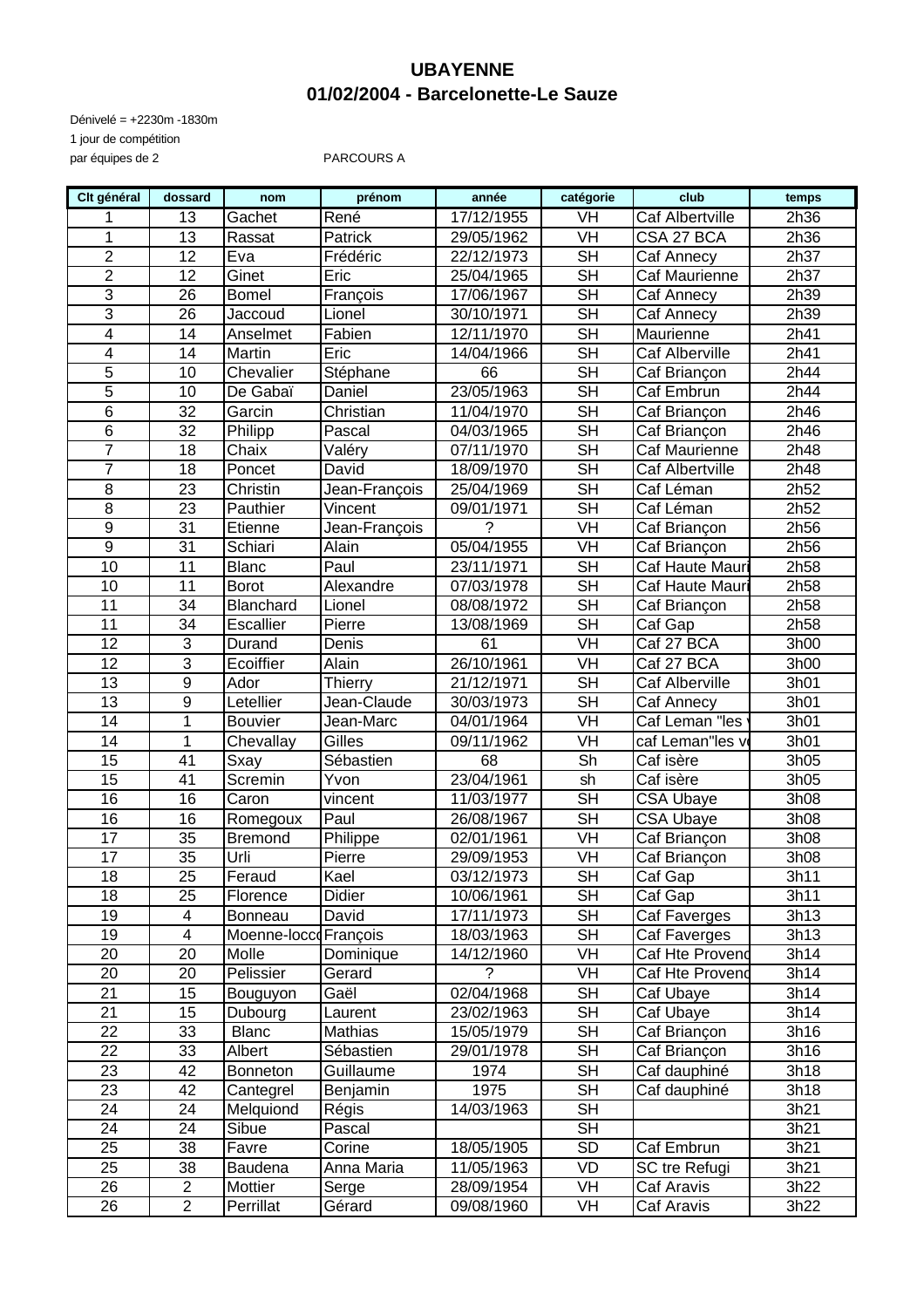## **UBAYENNE**

| 27 | 29              | <b>Baud</b>       | 01/02/2004 - Barcelomeste-Le Sauze |            |                           | Caf Léman             | 3h26 |
|----|-----------------|-------------------|------------------------------------|------------|---------------------------|-----------------------|------|
| 27 | 29              | Trombert          | Alain                              | 11/05/1961 | VH                        | Caf Léman             | 3h26 |
| 28 | $\overline{6}$  | Paponne           | Renaud                             | 14/06/1972 | $\overline{\mathsf{SH}}$  | ASB Bélvédère         | 3h28 |
| 28 | 6               | Pédro             | Claude                             | 05/03/1972 | <b>SH</b>                 | caf Alpes maritin     | 3h28 |
| 29 | 19              | Morina            | Gilles                             | 02/05/1971 | <b>SH</b>                 | Section montagr       | 3h28 |
| 29 | 19              | Raibaut           | Stéphane                           | 10/09/1971 | <b>SH</b>                 | Section montagr       | 3h28 |
| 30 | 39              | Scuilla           | Sergio                             | 18/10/1953 | VH                        | Valle Occitane        | 3h31 |
| 30 | 39              | Vinai             | Renato                             | 14/10/1961 | VH                        | SC tre Refugi         | 3h31 |
| 31 | 30              | <b>Blanc</b>      | Pierre                             | 02/08/1983 | <b>SH</b>                 | Caf Briançon          | 3h38 |
| 31 | 30              | Meny              | Jean-Baptiste                      | 09/10/1977 | $\overline{\mathsf{SH}}$  | Caf Briançon          | 3h38 |
| 32 | 37              | Le Ray            | Marie                              | 31/01/1980 | <b>SD</b>                 | <b>Caf Cluses</b>     | 3h42 |
| 32 | 37              | Malavoy           | Valentine                          | 26/09/1976 | <b>SD</b>                 | <b>Caf Causses</b>    | 3h42 |
| 33 | 22              | Durand            | Pascal                             | 15/01/1959 | VH                        | Caf Gap               | 3h46 |
| 33 | 22              | Polge             | Jean-Louis                         | 30/03/1953 | <b>VH</b>                 | Caf Gap               | 3h46 |
| 34 | 43              | Lena              | frederic                           | 1974       | <b>SH</b>                 | Caf dauphiné          | 3h49 |
| 34 | 43              | Aznavour          | Aude                               | 1976       | <b>SH</b>                 | Caf isère             | 3h49 |
| 35 | $\overline{7}$  | Chamiot-PondAgnès |                                    | 78         | $\overline{SD}$           | Caf Alberville        | 3h52 |
| 35 | 7               | Ciferman          | Isabelle                           | 17/11/1970 | SD                        | <b>Caf Alberville</b> | 3h52 |
| 36 | $\overline{27}$ | Gras              | Denis                              | 20/02/1960 | $\overline{\mathsf{V}}$ H | Caf Embrun            | 3h53 |
| 36 | 27              | Roland            | François                           | 24/08/1963 | VH                        | Caf Embrun            | 3h53 |
| 37 | 36              | Philipp           | Corrine                            | 26/11/1965 | <b>SD</b>                 | Caf Briançon          | 3h54 |
| 38 | 28              | Lauga             | Alice                              | 01/09/1973 | <b>SD</b>                 | Caf Maurienne         | 3h54 |
| 38 | 28              | Stiefbold         | Laurence                           | 04/09/1963 | <b>SD</b>                 | Caf Faverges          | 3h54 |
| 39 | $\overline{21}$ | Cattan            | Philippe                           | 14/07/1969 | $\overline{\mathsf{SH}}$  | CSA Ubaye             | 3h54 |
| 39 | 21              | de Vathaire       | Gonzague                           | 06/07/1973 | <b>SH</b>                 | CSA Ubaye             | 3h54 |
| 40 | $\overline{17}$ | comte             | christian                          | 21/04/1963 | $\overline{\mathsf{SH}}$  | Degré +               | 3h56 |
| 40 | 17              | lurion            | raphael                            | 15/12/1979 | <b>SH</b>                 | Asptt Digne           | 3h56 |
| 41 | 5               | Card              | Stéphane                           | 14/01/1974 | $\overline{\mathsf{SH}}$  | CSA Ubaye             | 4h07 |
| 41 | 5               | Guy               | Sylvain                            | 20/12/1969 | <b>SH</b>                 | <b>CSA Ubaye</b>      | 4h07 |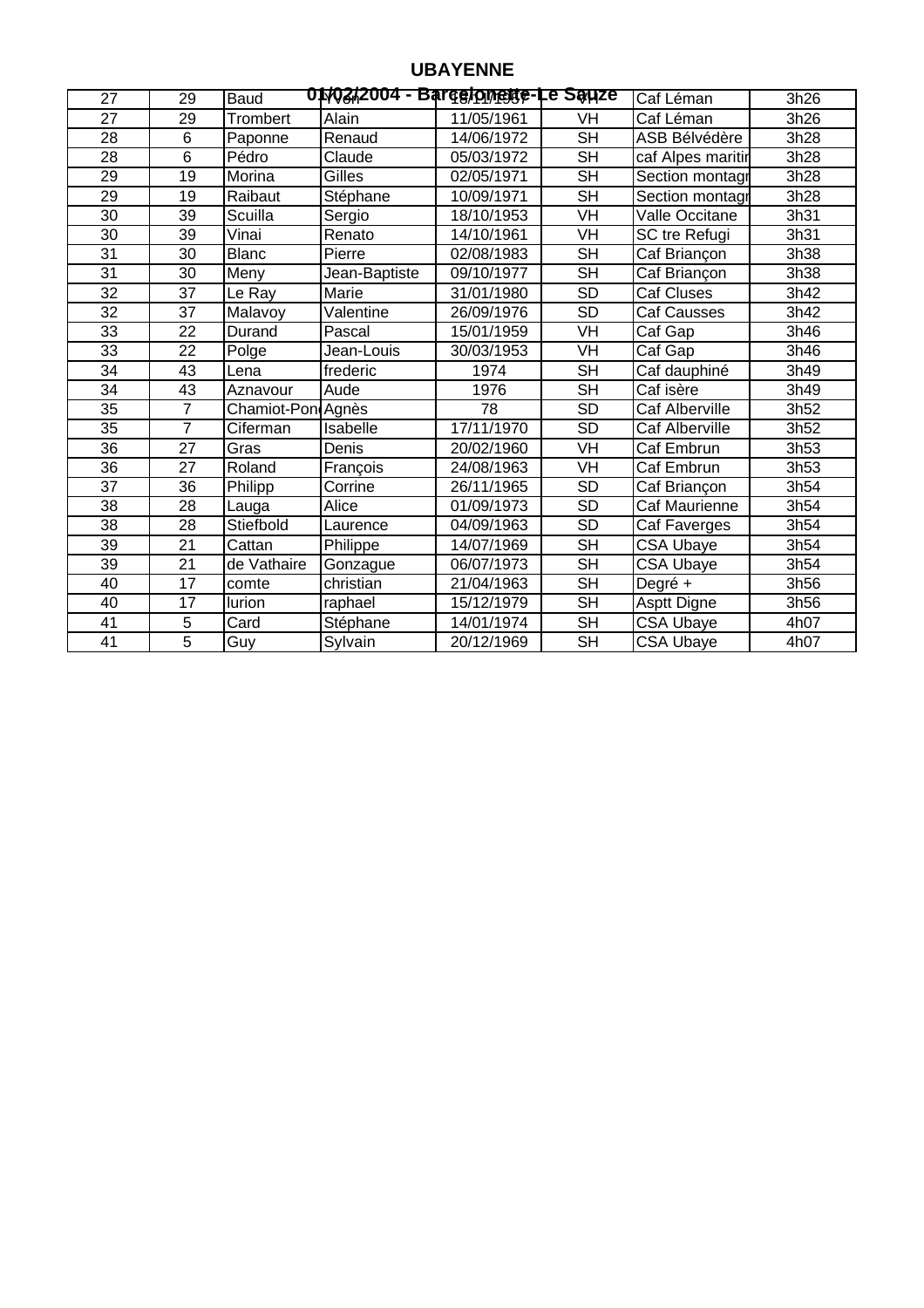### **UBAYENNE 01/02/2004 - Barcelonette-Le Sauze**

1 jour de compétition par équipes de 2 PARCOURS B Dénivelé= +1230m -930m

| Clt général              | prénom    | nom            | naissance       | catégorie | club                  | temps |
|--------------------------|-----------|----------------|-----------------|-----------|-----------------------|-------|
| 1                        | Jean-luc  | <b>Dalfau</b>  | 66              | sh        | <b>CSA Ubaye</b>      | 2h10  |
| 1                        | Pascal    | Michaud        | 73              | sh        | <b>CSA Ubaye</b>      | 2h10  |
| $\overline{2}$           | Sébastien | Cavallero      | 74              | sh        | Asptt Digne           | 2h31  |
| $\overline{2}$           | Sébastien | <b>Bouvier</b> | $\overline{76}$ | sh        | Asptt Digne           | 2h31  |
| $\overline{3}$           | Ludovic   | Matheuet       | 71              | sh        | Caf Embrun            | 2h39  |
| 3                        | Fabrice   | Gleize         | $\overline{71}$ | sh        | Caf Grenoble          | 2h39  |
| $\overline{\mathcal{A}}$ | J-Pierre  | Tauvron        |                 |           | Caf Ubaye             | 2h43  |
| 4                        | Valérie   | Tauvron        |                 |           | Caf Ubaye             | 2h43  |
| 5                        | Ivan      | Caprini        | 63              | sh        | Caf de Cannes         | 2h46  |
| 5                        | Philippe  | Salques        | 75              | sh        | Caf de Cannes         | 2h46  |
| 6                        | Anne      | Petit          | 70              | sd        | Caf Maurienne         | 2h47  |
| $\overline{6}$           | Françoise | Martin         | 52              | sd        | Caf Maurienne         | 2h47  |
| $\overline{7}$           | serge     | Samson         |                 |           | Caf Ubaye             | 2h49  |
| $\overline{7}$           | François  | Manuel         |                 |           | Caf Ubaye             | 2h49  |
| 8                        | Denis     | Berquignol     | 66              | sh        | Ciecm                 | 2h54  |
| 8                        | Georges   | Caredda        | 67              | sh        | Ciecm                 | 2h54  |
| 9                        | Patricia  | Molinari       | 64              | vd        | Caf Ubaye             | 3h02  |
| $\overline{9}$           | Catherine | Houseaux       | 64              | vd        | Caf Ubaye             | 3h02  |
| 10                       | Céline    | Autric         |                 |           | Caf Ubaye             | 3h22  |
| 10                       | Anabelle  | Autric         |                 |           | Caf Ubaye             | 3h22  |
| 11                       | Michel    | Amic           | 59              | vh        | <b>Caf Guillestre</b> | 3h29  |
| 11                       | Marc      | Soukiassian    |                 |           | Caf Marseille         | 3h29  |
| 12                       | Jean-Paul | Plumelle       | 45              | VH        | Caf Ubaye             | 3h31  |
| 12                       | Daniel    | Stemelin       | 57              | VH        | Caf Orange            | 3h31  |
| abs                      | Véronique | Langlais       | 69              | sd        | Caf Briançon          |       |
| abs                      | Fabienne  | <b>Alliey</b>  | 64              | sd        | Caf Briançon          |       |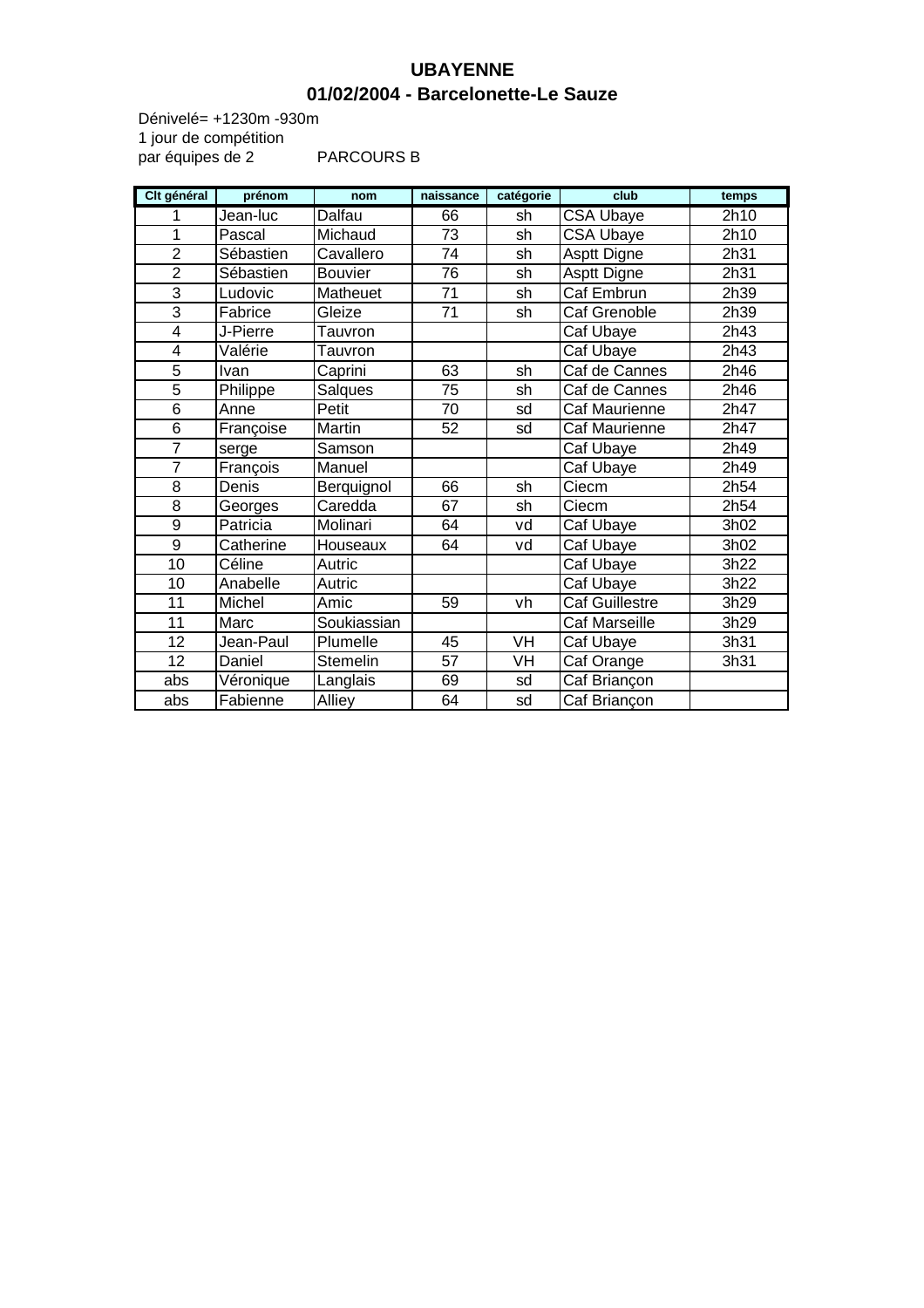# **L'Ubayenne Résultats Parcours B Individuel**

| Place | <b>Nom</b>         | Prénom               | Temps     | Club                 | Cat              |
|-------|--------------------|----------------------|-----------|----------------------|------------------|
|       | <b>IVINCENT</b>    | ADRIEN               | 1h43:19.0 | CAF GAR              | <b>SEN</b>       |
|       | 2 SICARD           | <b>JEAN MARC</b>     | 1h56:05.0 | <b>CAF UBAYE</b>     | VET <sub>1</sub> |
|       | 3 DARDOUILLER      | <b>JEROME</b>        | 1h58:40.0 | <b>CAF BRIANCON</b>  | <b>SEN</b>       |
|       | 4 DELB             | <b>XAVIER</b>        | 2h01:48.0 | <b>CAF MONTMAUR</b>  | <b>SEN</b>       |
|       | 5 GROSDEMANGE      | <b>REGIS</b>         | 2h05:51.0 | <b>CAF UBAYE</b>     | VET <sub>1</sub> |
|       | 6 GARCIN           | <b>PHILIPPE</b>      | 2h08:34.0 | CAF HTE PCE          | <b>SEN</b>       |
|       | 7 POIROT           | <b>CHRISTOPHE</b>    | 2h11:13.0 | <b>CAF BRIANCON</b>  | <b>SEN</b>       |
|       | 8 GARELLI          | ANNA MARIA           | 2h18:38.0 | <b>SC TRE REFUG</b>  | <b>SEN</b>       |
|       | 9 MAROTTE          | <b>EMMANUEL</b>      | 2h19:36.0 | <b>ST BONNET</b>     | <b>SEN</b>       |
|       | 10 PASCAL          | <b>BENOIT</b>        | 2h20:38.0 | <b>CAF OISANS</b>    | VET <sub>1</sub> |
|       | 11 OLIVARI         | <b>JEAN FRANCOIS</b> | 2h24:52.0 | <b>CAF UBAYE</b>     | VET <sub>1</sub> |
|       | <b>12 FOURNIER</b> | <b>YVON</b>          | 2h33:38.0 | <b>CAF MAURIENN</b>  | VET <sub>1</sub> |
|       | 13 BERTUCCELI      | <b>PATRICK</b>       | 2h37:39.0 | <b>CAF MARSEILLE</b> | VET <sub>1</sub> |
|       | 14 HAMEL           | <b>CHRISTOPHE</b>    | 2h37:46.0 | CAF HTE PCE          | <b>SEN</b>       |
|       | 15 ZANELLI         | <b>RICHARD</b>       | 2h38:14.0 | <b>CA CANNES</b>     | <b>SEN</b>       |
|       | 16 GOY             | <b>WILIAM</b>        | 2h41:27.0 | <b>CAF CHAMBERY</b>  | <b>SEN</b>       |
|       | 17 GRIZKAN         | <b>DIETER</b>        | 2h42:33.0 | <b>CAF EMBRUN</b>    | VET <sub>1</sub> |
|       | 18 ROSSO           | <b>MARCO</b>         | 2h48:01.0 | CAF HTE PCE          | VET <sub>1</sub> |
|       | 19 MAURE           | GUY                  | 2h50:27.0 | <b>CAF UBAYE</b>     | VET <sub>1</sub> |
|       | 20 MUSSON          | <b>GILLES</b>        | 2h53:25.0 | <b>CAF EMBRUN</b>    | VET <sub>1</sub> |
|       | 21 LARROQUE        | <b>CHRISTOPHE</b>    | 2h57:58.0 | <b>CAF CHAMPAGN</b>  | VET <sub>1</sub> |
|       | 22 GARENQ          | LAURENT              | 3h13:43.0 | <b>LUBERON ESCA</b>  | <b>SEN</b>       |
|       | 23 MAYNADIER       | JEAN                 | 3h19:09.0 | <b>CAF SERRE CH</b>  | VET <sub>1</sub> |